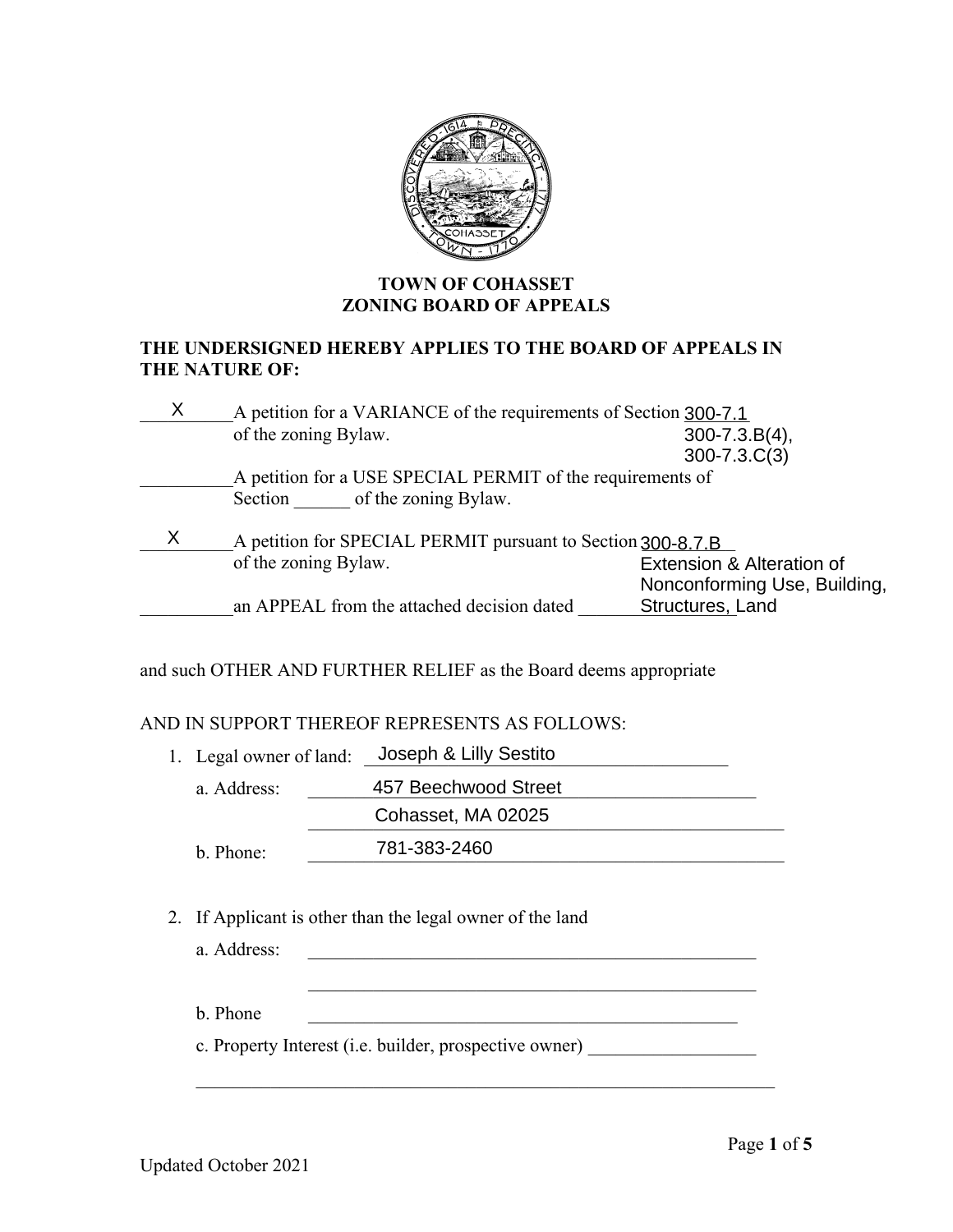| 3. Description of this property: |  |
|----------------------------------|--|
|                                  |  |

|    |    | 3. Description of this property:                                                  |                      |                 |                            |
|----|----|-----------------------------------------------------------------------------------|----------------------|-----------------|----------------------------|
|    |    | a. Address:                                                                       | 534 Beechwood Street |                 |                            |
|    |    | b. Assessors' Map: Page $\#$ 55                                                   |                      | Plot # $032$    |                            |
|    |    | c. Deed as recorded in NORFOLK COUNTY REGISTRY OF DEEDS:                          |                      |                 |                            |
|    |    | certificate # $\frac{1}{2}$ in book # 38577 at page # 457                         |                      |                 |                            |
|    | 4. | Zoning District: DB Overlay District (if any) Water Resource                      |                      |                 | <b>Protection District</b> |
|    | 5. | Has an application for relief from Zoning Bylaws ever been filed for this parcel? |                      |                 |                            |
|    |    | YES/NO No                                                                         |                      |                 |                            |
|    |    | Explain (if yes):                                                                 |                      |                 |                            |
|    |    |                                                                                   |                      |                 |                            |
|    |    |                                                                                   |                      |                 |                            |
| 6. |    | Nature of proposed construction or use: General Store/Retail - Residential        |                      |                 |                            |
| 7. |    | Date of principal structure / dwelling was built (if applicable): 1820+           |                      |                 |                            |
|    |    | Date and nature of other structures/additions: 1820+                              |                      |                 |                            |
|    |    |                                                                                   |                      |                 |                            |
|    |    | 8. Area Regulations (Section 5.3.1) REQUIRED                                      |                      | <b>EXISTING</b> | PROPOSED*                  |
|    |    | Area (lot size)<br>a.                                                             | 5,000 s.f.           | 16,250 s.f.     | 16,250 s.f.                |
|    |    | Frontage<br>$\mathbf{b}$ .                                                        | 50 ft.               | $135+$          | $135+$                     |
|    |    | c. Lot width                                                                      | 50 ft.               | $135+$          | $135+$                     |
|    |    | Front setback<br>d.                                                               | $15$ ft.             | 8.0 ft.         | 8.0 ft.                    |
|    |    | e. Rear setback                                                                   | 15 <sub>ft</sub>     | 96.9 ft.        | 86.6 ft.                   |
|    |    | Side setback #1 Church<br>f.                                                      | 10 ft.               | $0.0$ ft.       | $0.5$ ft.                  |
|    |    | Side setback #2 Doane<br>g.                                                       | 10 ft.               | 36.5 ft.        | 44.2 ft.                   |
|    |    | Building height<br>h.                                                             | 35 ft.               | $26 + ft.$      | $33+ft.$                   |
|    |    | i.<br>coverage (structural)                                                       | n/a                  | n/a             | n/a                        |
|    |    | coverage(building)<br>j.                                                          | n/a                  | n/a             | n/a                        |
|    |    | Coverage (Lot)                                                                    | 80%**                | $18% +/-$       | $34\% +$                   |

\*No blank spaces – put a calculation in each row – leaving anything blank in above section or entering "no change" will be considered incomplete.

\*\*Lot Coverage exceeding 40% within Water Resource Protection District requires a Special Permit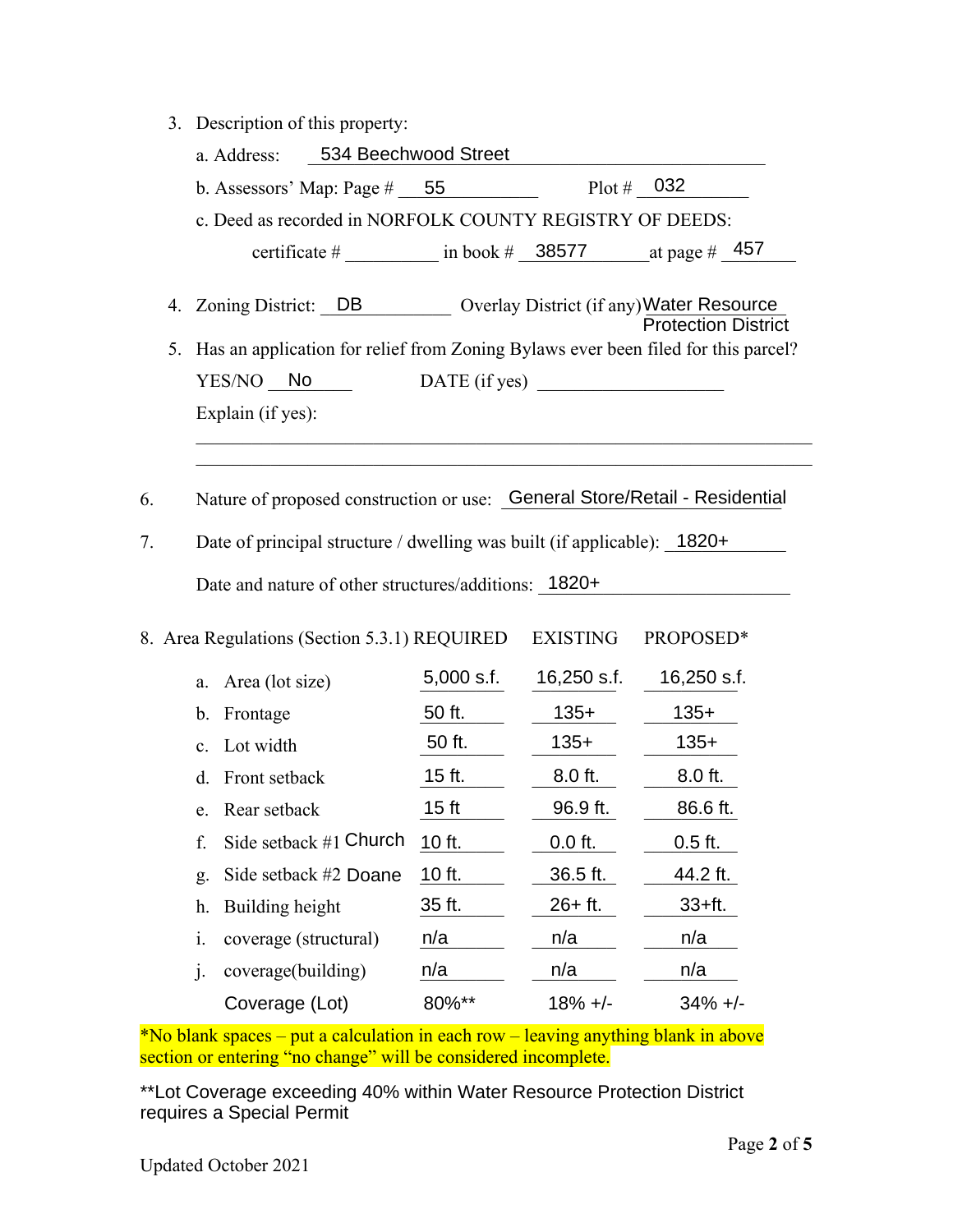9. Do present structure(s) and use conform to all other provisions of the Zoning

Bylaw?  $Yes:$  \_\_\_\_\_\_\_\_\_\_\_\_\_\_\_\_\_\_\_ No:\_\_X\_\_\_\_\_\_ If not, explain: Existing structure is Bylaw? Yes: \_\_\_\_\_\_\_\_\_\_\_\_\_\_\_\_\_\_\_No:\_\_X\_\_\_\_\_\_\_If not, explain: Existing structure is non-conforming to front yard setback. Existing mixed/residential use and parking are non-conforming.

| 10: | Is this parcel connected to Town Sewer? Yes: | $N_0$ X |
|-----|----------------------------------------------|---------|
|     | If Yes, state location, and area dimensions: |         |

11. Does the owner/applicant own adjacent land? Yes:  $X$  No: If Yes, state location, and area dimensions: \_\_\_\_\_\_\_\_\_\_\_\_\_\_\_\_\_\_\_\_\_\_\_\_\_\_\_\_\_\_\_\_\_\_\_

12. Plans submitted herewith are drawn to scale, accurately show all details relevant to the relief being requested, and are complete per Section 2.2 of the Rules of Procedures of the Zoning Board of Appeals:

# **ALL PLANS**

|                | a. drawn to scale with dimensions on every plan                                                                                                     | Yes | (yes/no) |
|----------------|-----------------------------------------------------------------------------------------------------------------------------------------------------|-----|----------|
|                | b. if addition/alteration, proposed construction                                                                                                    |     |          |
|                | outlined or in red                                                                                                                                  | Yes | (yes/no) |
|                | c. each plan stamped by registered engineer,                                                                                                        |     |          |
|                | land surveyor, or architect (as appropriate)                                                                                                        | Yes | (yes/no) |
|                | <b>SITE PLAN</b>                                                                                                                                    |     |          |
| a.             | eleven (11) copies of a site plan $@1" = 20"$                                                                                                       | Yes | (yes/no) |
| b.             | north arrow                                                                                                                                         | Yes | (yes/no) |
| $\mathbf{c}$ . | Lot lines/ dimensions & lot area                                                                                                                    | Yes | (yes/no) |
| d.             | Structural & building coverage calculations                                                                                                         |     |          |
| e.             | Flood Plain & Zoning Districts (as applicable)                                                                                                      | Yes | (yes/no) |
| f.             | Locations/dimensions of all buildings,<br>driveways, parking areas & other structures                                                               | Yes | (yes/no) |
| g.             | boundary lines, names of owners, and locations/<br>dimensions of all buildings, driveways & parking areas<br>on all immediately adjacent properties | Yes | (yes/no) |
| h.             | Dimensions of all adjacent streets, sidewalks and<br>rights-of-way; street names                                                                    | Yes | (yes/no) |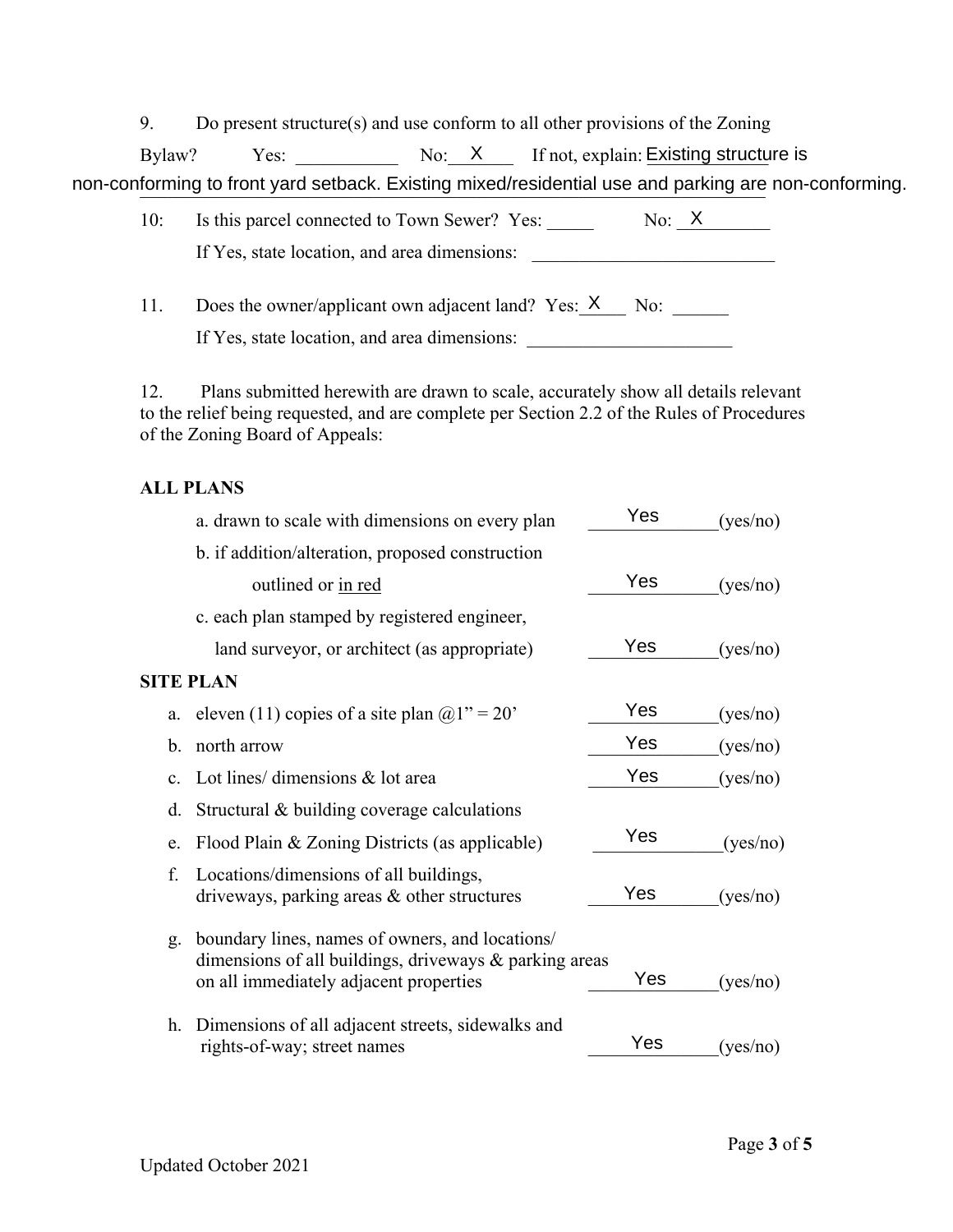### **CONSTRUCTION PLANS**

| a. at a scale not smaller than $\frac{1}{4}$ inch = 1 foot                                   | Yes | (yes/no) |
|----------------------------------------------------------------------------------------------|-----|----------|
| b. showing the existing structure(s) as well as<br>all proposed alterations/new construction | Yes | (yes/no) |
| c. showing at least 4 exterior elevations<br>(front, rear, left & right sides)               | Yes | (yes/no) |
| d. show all heights on all exterior renderings                                               | Yes | (yes/no) |
| e. other renderings/photographs (optional)                                                   | Yes | (yes/no) |
|                                                                                              |     |          |

## **VOLUME CALCULATIONS**

If the proposed construction is increasing massing within a setback, please submit a diagram showing the existing volume within the setback and then the proposed. For example, if you are adding a second story to an existing, non-conforming structure that is within a setback, calculate the existing volume that is sitting within the setback and then how much that second story adds within that non-conforming setback. Also, please calculate the total square footage of each existing non-conforming façade of the structure, and then the total square footage of each proposed additional non-conforming façade, subtract, and then calculate the percentage increase of each non-conforming façade.

13: The following pages provide an accurate list of the abutters and the owners of the land next adjoining abutters: **STAMPED AS CERTIFIED BY BOARD OF ASSESSORS (Stamped Abutter's List must be presented with application filing)**

14: Litigation Policy – Use of Town Counsel by the Zoning Board of Appeals (ZBA). The applicant must read and acknowledge the following policy of the ZBA.

When zoning relief has been approved by the ZBA, either in whole or with conditions, Town Counsel will not primarily defend any appeal against such relief brought by parties claiming to be aggrieved, without the express written consent of both the Chairman of the ZBA and the Town Manager.

The successful applicant is the appropriate party to bear expenses associated with maintaining such relief, be it a Special Permit, a Variance, or an enforcement Appeal.

Generally, the Town will enter an appearance but will mount no active defense or Discovery: it will neither initiate motions nor will it undertake depositions or interrogatories unless prior approval is given per the above.

(Signatures required on the next Page)